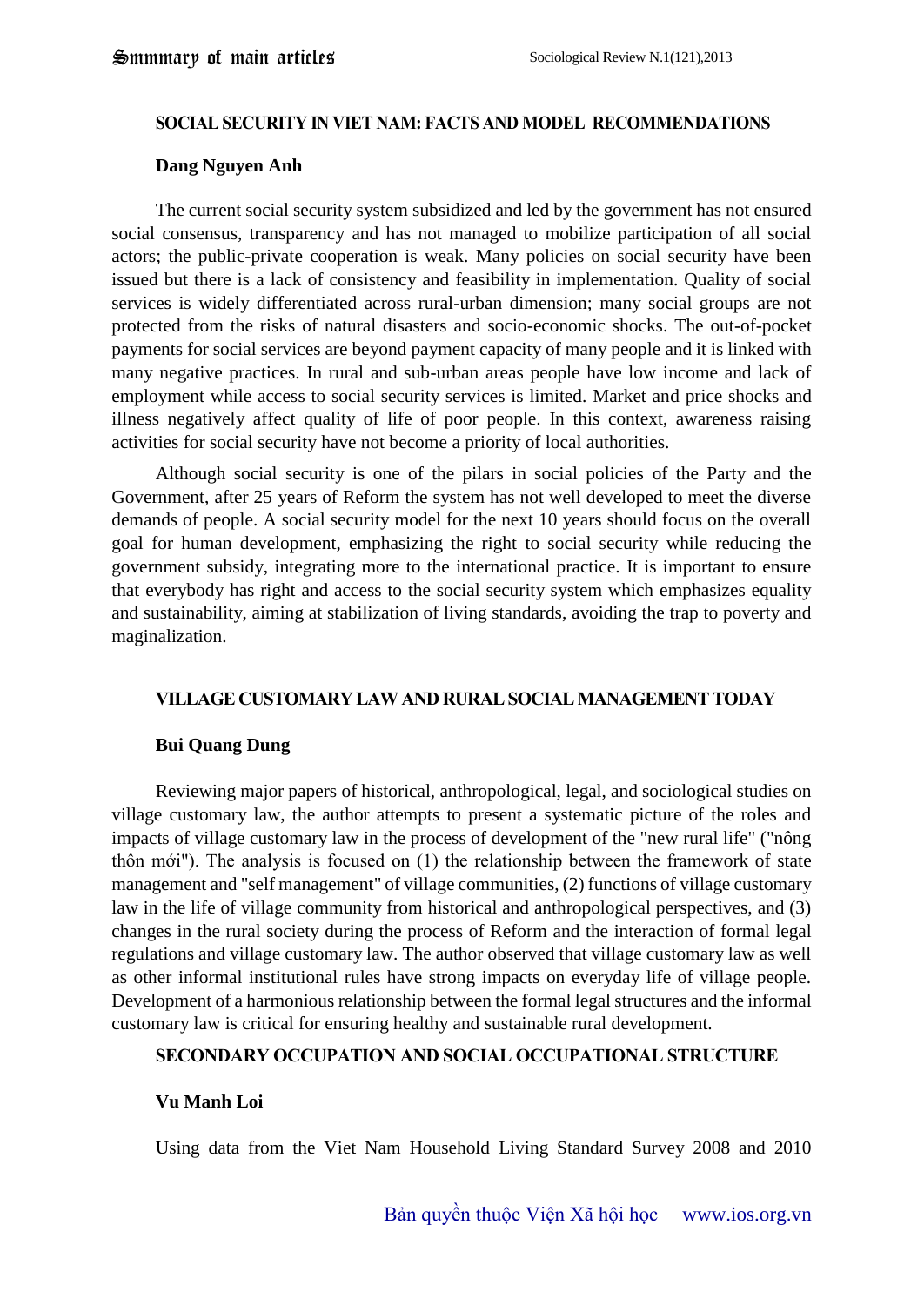(VHLSS 2008 and VHLSS 2010) carried out by the General Statistical Office, the author analyzes impacts of secondary occupation on the social occupational structure that stratified by the main occupation. Data of VHLSS 2008 and VHLSS 2010 show that nearly half of the working population having at least two jobs--the main job that takes most of the working time, and a secondary job that takes less working time.

Results of multivariate analyses of expenditure--an important aspect of economic status- -show that demographic variables (age and sex) and education have significant impacts on expenditure independent from the stratification by the main jobs. Different impacts of economic sectors, urban or rural residence, and geographical regions are also significant. In other words, occupational stratification by the main jobs is only one of the significant factors influencing the household per capita expenditure. Secondary occupation also has significant impacts and they are independent from the impacts of the main jobs. Most of the secondary jobs are in agriculture, and those who have secondary job in agriculture are not very different from those who work in agriculture as the main job. This result suggests that studying social occupational stratification in Viet Nam should take into account the effects of the secondary jobs.

The analysis shows that after 25 years of Reform the social occupational structure of "two social classes and one stratum" has been disintegrated but a new social occupational structure has yet to be formed. The significance of "farmer factor" appears to be felt in all social strata. Inequality inherent in the social occupational structure between farmers and non-farmers is expected to be increasing.

### **PROFESSIONALS' VIEW ON URBAN SUSTAINABLE DEVELOPMENT**

#### **Trinh Duy Luan**

The paper presents findings from a small survey on knowledge of 100 professionals on the theme of urban sustainable development. The respondents include a wide range of specialists, such as specialists in urban architecture, construction, urban planning, urban management, economists, environmentalists, sociologists, lecturers of universities, and government officers. Although most of them know well about the general content of the concept of urban sustainable development, they tend to over-emphasize the environmental aspect at the expense of the social and economic aspects of the concept of sustainable development. The biggest challenges for a strategic urban sustainable development, in the respondents' opinion, include institutional weaknesses in urban management, lack of mechanism and tools to monitor and evaluate developmental progress, and lack of human, financial, and technological resources for urban sustainable development. A number of practical recommendations are suggested.

# **URBAN-RURAL DIFFERENTIATION AND EMPLOYMENT ISSUES IN VIET NAM**

#### **Truong Xuan Truong**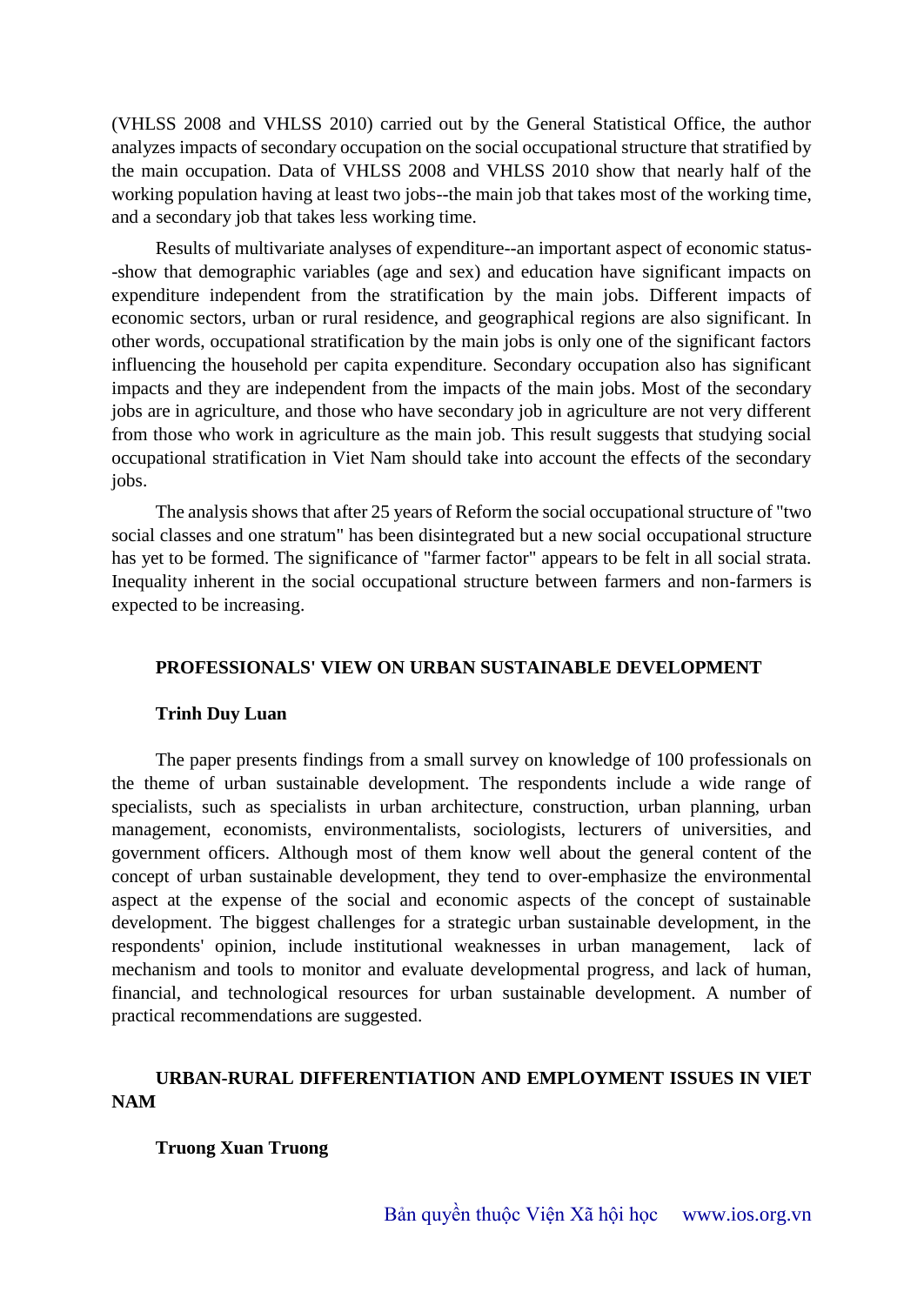Job creation is a strategic and emergency issue, especially in the period of "golden population" where young population account for a large part of the labor force. At present time, there are many difficulties in employment and job creation in Viet Nam. Unemployment and under-employment are big challenges, especially in rural areas. There are large gaps between the employment situation in rural and in urban areas. People in urban areas enjoy better employment situation than people in rural areas. Although unemployment in urban areas is higher than in rural areas, urban people have lower rate of under-employment than those living in rural areas. The inequality in employment and job creation depends on many factors, including natural conditions, access to capital, technology, human resource, policy environment, and labor market information system. At present time the world financial crisis has strong impacts on Vietnamese economy in both rural and urban areas. Numerous enterprises are collapsed or scaled down, pushing laborers to the risks of unemployment or hidden unemployment, under-employment, low-paid jobs, making their lives difficult. These challenges should be taken into account in a comprehensive strategy for job creation in the coming years.

### **MIGRATION PATTERNS OF SEX WORKERS AND ENTRY INTO SEX WORK**

# **Nguyen Huu Minh, Le Ngoc Lan Tran Mai Huong**

This paper is based on data from a Survey conducted in Aug-Sept 2011 with 388 questionnaire interviews of sex workers (189 males and 199 females) in Ha Noi, Ho Chi Minh City and Hai Phong. In addition, 7 focus group discussions and 19 in-depth interviews were carried out with sex workers, sex worker peer educators, and government officers responsible for this issue from the provincial Department of Social Evils Prevention.

It is shown that in general migration was facilitated by family responsibility in the context of poor living standards. Family factors affected more to migration decision of women while individual factors were stronger for men. Responsibility and contribution level of migrant women for the family were considerably higher than of migrant men. Only about half of the migrant sex workers had some information about job details prior to their move. The big gap in access to necessary information makes migrants more difficult to get job and have a stable life in the place of destination.

Economic factors are the most important for both men and women when deciding to participate in sex work. Compared to many other jobs, sex work brings a significantly higher income while it does not require a big investment. There are different factors lead men and women into sex work. Men tend to start sex work at a young age and they are more concerned by their individual needs when deciding to do this work. On the other hand, women tend to start sex work at an older age and they are usually ever married people. External factors related to family responsibilities and emotional or spiritual shocks push women into sex work more than men.